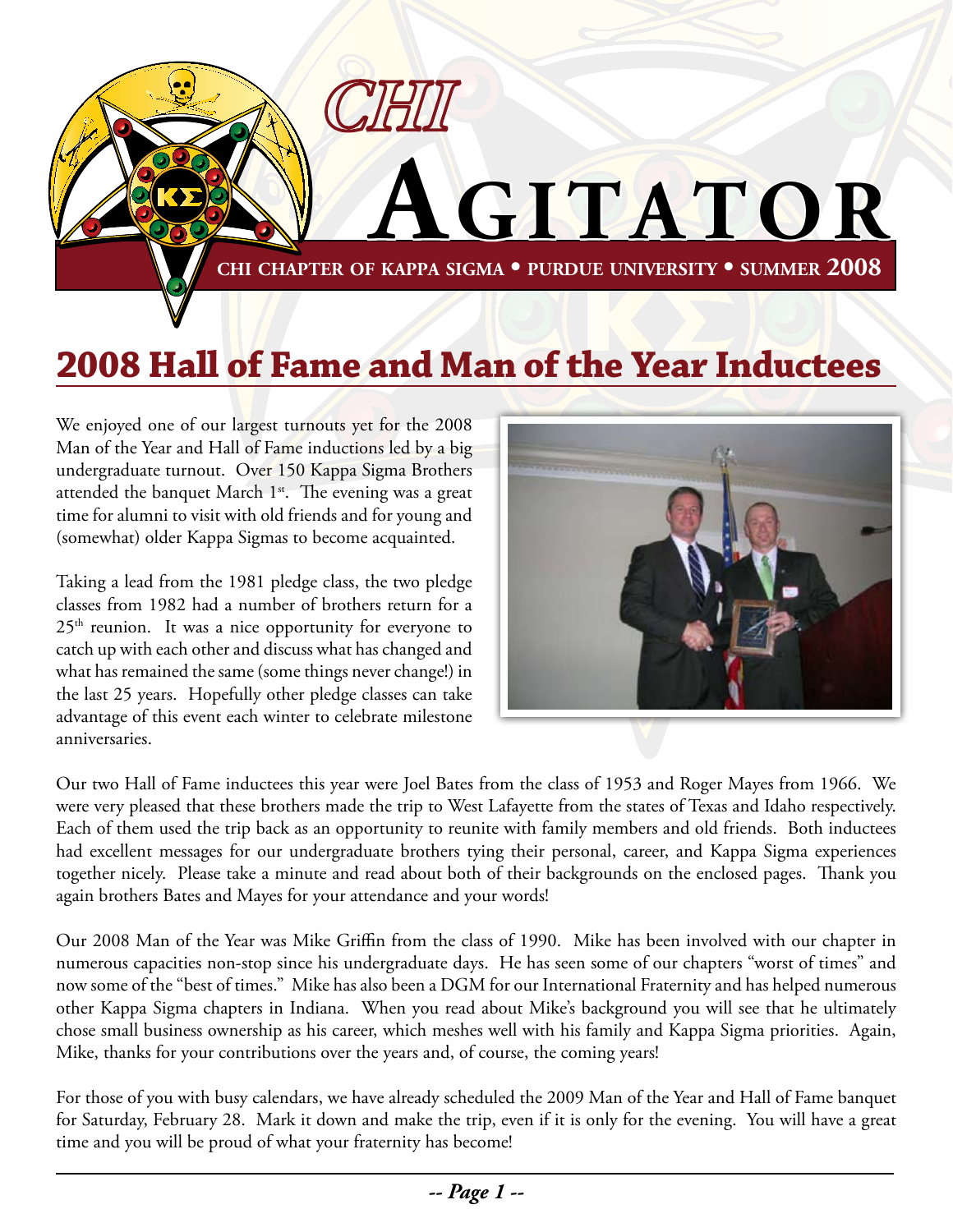

**Kappa Sigma Fraternity, founded 1885 in West Lafayette, Indiana. Please direct all news to:** *Chi Agitator***, c/o FMG, 2660 N. 1st Ave., Tucson, AZ 85719, or e-mail KappaSigma@ChiKappaSigma.org**

UNDERGRADUATE OFFICERS *Grand Master:*

Andrew Branum '05 *Grand Procurator:* Adam Harker '06 *Grand Master of Ceremonies:* Joseph Barnes '05 *Grand Scribe:* Nicholas Nondorf '05 *Grand Treasurer:* Adam Krupa '05

CHI HOUSE ASSOCIATION

*President:* Doug Kowert '60 *Vice President:* Scott French '81 *Treasurer:* Jim Milner '79 *Secretary:* Charles Marshall '61 *Directors:* Kent Pierce '51 Don Sisloff<sup>'54</sup> Stewart Williams '55 Eric Wenaas '59 Charles Marshall '61 Jeff Minner '81 Mike Galt '82 Tim Gonderman '83 Conrad Hammond '00 Josh Roberts '00 Matt Konopka '01

#### ALUMNI ADVISORY BOARD

*Alumnus Advisor:* Mike Griffin '90 *Assistant Alumnus Advisors:* Stewart Williams '55 Jim Milner '79 Dave Druetzler '81 Brent Blackwell '90 Brad Derrick '00 Michael Hedges '00 Robert Morris '00 Vishal Shah '00

#### EDUCATIONAL FOUNDATION

*President:* Lloyd Zickert '45 *Vice President:* Byron Anderson '45 *Treasurer:* Mike Griffin '90 *Secretary:* Matt Brozovic '82 *Trustee:* Bob Sorensen '60

# **GM Report**

Chi Alum,

The Chi Chapter finished yet another busy semester marked by several accomplishments and successful events. Remaining diligent to our studies, participating in philanthropies on campus, competing in intramural leagues, and leading organizations at Purdue remains our latest trend and we look forward to continuing this in the future.

One of the highlights of this semester was the special initiation of seven gentlemen on April 13<sup>th</sup>. The Supreme Executive Committee recommended these individuals, and asked the Chi Chapter to initiate them into the Kappa Sigma Fraternity. These men had all pledged Kappa Sigma in college but were stripped of their initiations due to the fraternity being placed on colony status or simply being improperly removed from pledgeship. Some of the gentlemen had technically been pledges for almost five years! Chi gladly stepped up and fulfilled their dreams of being a lawful member of Kappa Sigma.

We are thankful of our National Foundation at this time of year because they have sponsored five active members to attend the Undergraduate Intrafraternal Institute at Purdue University this summer. This is a nationally ranked leadership conference that, for the first time, will be composed of just Purdue students and staff. The members will attend this five day retreat and learn ways to better the Greek Community at Purdue and effectively manage their own chapters. If that wasn't enough, we have eight actives who will be attending the National Eastern Leadership Conference this summer in Richmond, Virginia. While there, our members will visit East Lawn, National Headquarters, and the Archives as well as many break-out sessions throughout the weekend with Kappa Sigmas from all over the country.

As the semester ends, Chi is already looking forward to the next. With 42 new members from the fall, winter, and spring pledge classes, Chi has a lot of very young leaders who are already actively looking for ways to get involved. We expect to pick up where we left off and continue our success on campus.

As always, we couldn't be regarded as the best house on campus if it weren't for our Chi Alum who continually give to the house for improvements or scholastic needs. The countless donations and gifts are greatly appreciated, and we at Chi cannot express how much it has helped with recruitment, daily lifestyles, and overall appeal of the chapter on campus. We encourage all of our alumni to come back to Purdue and visit us. Whether it be for an initiation, Homecoming, or just to see the house, please feel free to always drop on by. Remember not for a day, an hour, or college term only, but for life, are you a Kappa Sigma and a member of Chi.

#### **AEKAB**

JD Barnes '05

Grand Master Chi Chapter JDBarnes@Purdue.edu 708-829-1995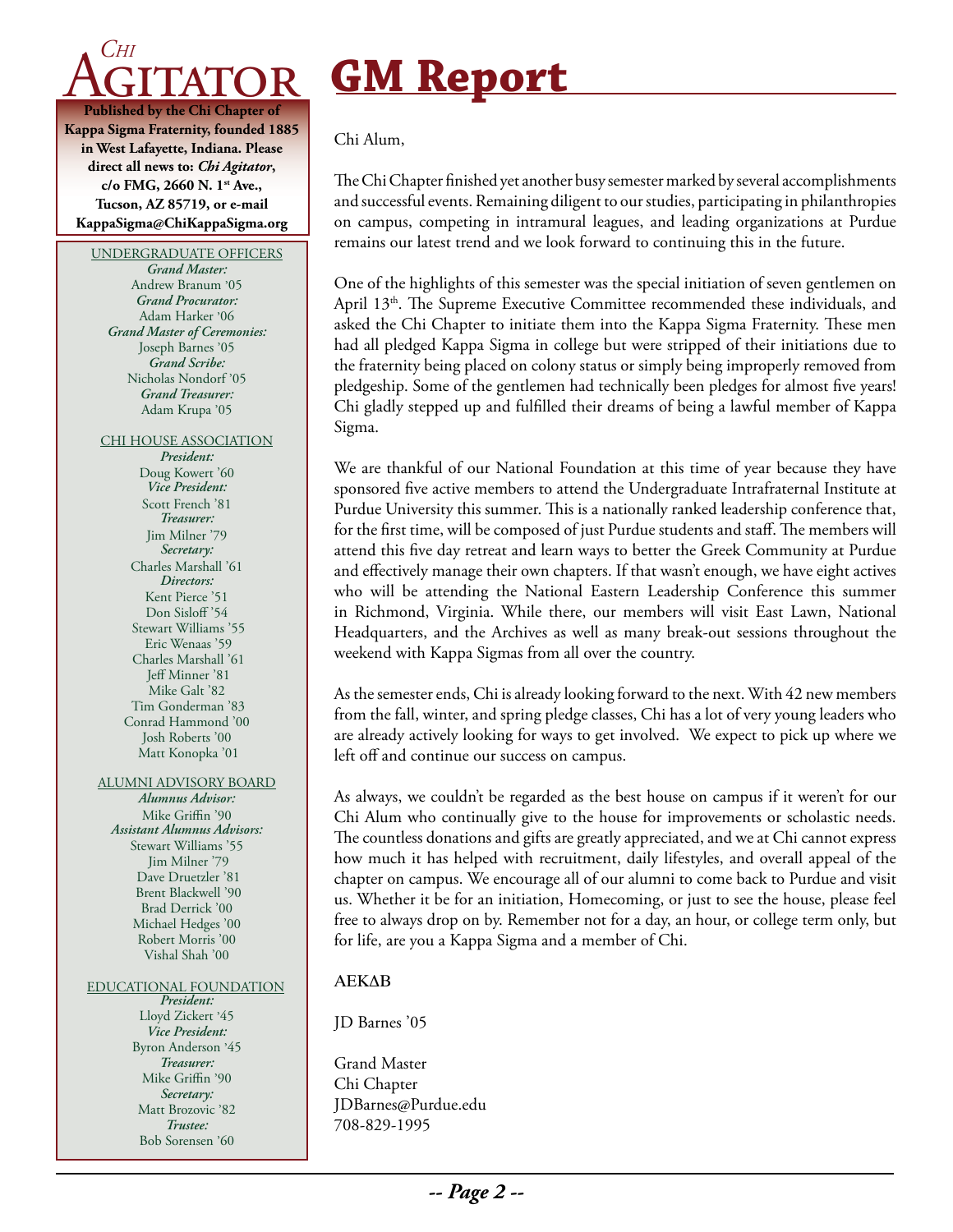# **2007-08 Annual Fund Donors**

We'd like to thank those alumni listed below who have contributed to the 2007-08 Annual Fund. We truly appreciate your continued support of the Chi Chapter. Your generosity enables us to continue to send out newsletters as well as organize events like Founders' Day and Homecoming.

Carl Grotnes Matthew Morgan Roger DeLong '35 Joseph Harnett '36 Paul Cooper '37 Loring Cox '40 Alan Hildebrandt '42 James Wagner '42 Burt Wright '43 Keith Bradway '45 Lloyd Zickert '45 Tom Wilhite '45 Mathew Swanson '45 Dick Freeman '47 Chuck Kirkpatrick '47 Brad Blickenstaff '48 Morgan Byers '48 Gene Grotnes '48 Pete Kettelhut '49 John Brill '49 Bob Denhardt '49 Jack Sowle '50 Bob Covalt '50 Phil Hall '50 Marvin Deuitch '51 Kent Pierce '51

Tommy Thompson '51 Alan Birchler '51 Charlie Aldag '52 Jack Miller '52 Peter Rentz '52 Joel Bates '53 Jim Hunter '54 Dave Lamberson '54 Jerry Albrecht '54 Gordon Binder '54 Kenneth Bishop '54 Rusty Knauer '54 Nick Noe '54 John Schumm '54 Don Sisloff<sup>'54</sup> Fred Squires '55 Dusty Henricks '56 Robert Olson '56 Jim Hawkins '57 Robert Catron '58 Harry Bues '58 Dick Eastman '58 George Lang '58 Sam Smith '58 Bill Syfer '58 Doug Walls '59

Adam Fisher '59 Bob Sorensen '60 Doug Kowert '60 Richard Zubeck '60 Robert Kabisch '61 Lenny Magazine '61 John Gordon '62 Carson Schuler '63 Richard Vogley '66 Dave Derrick '66 David Horner '66 Chuck Benner '66 Allen Dickason '66 Tom Fennimore '66 Roger Mayes '66 John Prentice '66 Jim Redlin '66 Bob Whyte '66 David Danner '67 Robert Kilpatrick '67 John Phillips '67 Marty Reitz '67 Thomas Kilburn '68 Dave Leonard '68 David Robinson '68 Gregory Hastings '68

Michael Cook '69 Casey Kaptur '69 Don Kishi '69 Richard Lange '69 Tom Taff '69 Bill Pitz '70 Karl Christen '71 Bob Burnett '71 John McGowan '78 Jim Milner '79 Bud Ripberger '79 John Medley '81 Mike Galt '82 Jeffrey Conrad '82 Bob Kelley '82 Mark Gore '83 Tim Gonderman '83 Ken Born '87 John Jennings '91 Greg Pilkinton '94 Javan Rad '94 John Gedeon '94 Conrad Hammond '00 Nathan Uldricks '04

If you would like to join our list of benefactors, you can fill out and return the annual fund envelope inserted in this newsletter, or contact Craig Lowden '96 at FMG: Craig.Lowden@FMGTucson.com or 800-228-7326.

**Educational Foundation**  Educational Foundation 2008 Scholarships **2008 Scholarships**

Matthew Davis '05 -- Scholarship in Honor of Herschell Sanderson '24 Andrew Branum '05 -- Scholarship in Honor of Gordon Binder '54 Adam Harker '06 -- Scholarship in Honor of Stephen Beering '85 Andrew Peabody '06 -- Scholarship in Honor of Eric Wenaas '90 Cody Hays '04 -- Scholarship in Honor of Charlie Marshall '61 Brandon Hausauer '05 -- Scholarship in Honor of Charles Alter '41 J.D. Barnes '05 -- Scholarship in Honor of Joe Harshman '48 Mark Rhudy '05 -- Scholarship in Honor of Jack Harshman '42 Samuel Beard '04 -- Scholarship in Honor of Lloyd Zickert '45 Matthew Iams '04 -- Scholarship in Honor of Mike Griffin '90 Chris Keough '06 -- Scholarship in Honor of Doug Kowert '60 Nick Nondorf '05 -- Scholarship in Honor of Scott French '81 Jeffrey Becker '05 -- Scholarship in Honor of Mike Galt '82 Zac Birkey '07 -- Scholarship in Honor of Jim Milner '79 Daniel Richards '06 -- Scholarship in Honor of Bob Sorensen '60 John Rozman '07 -- Scholarship in Honor of Matt Brozovic '82 Andrew Mackin '05 -- Nathan R. Uldricks '04 Scholarship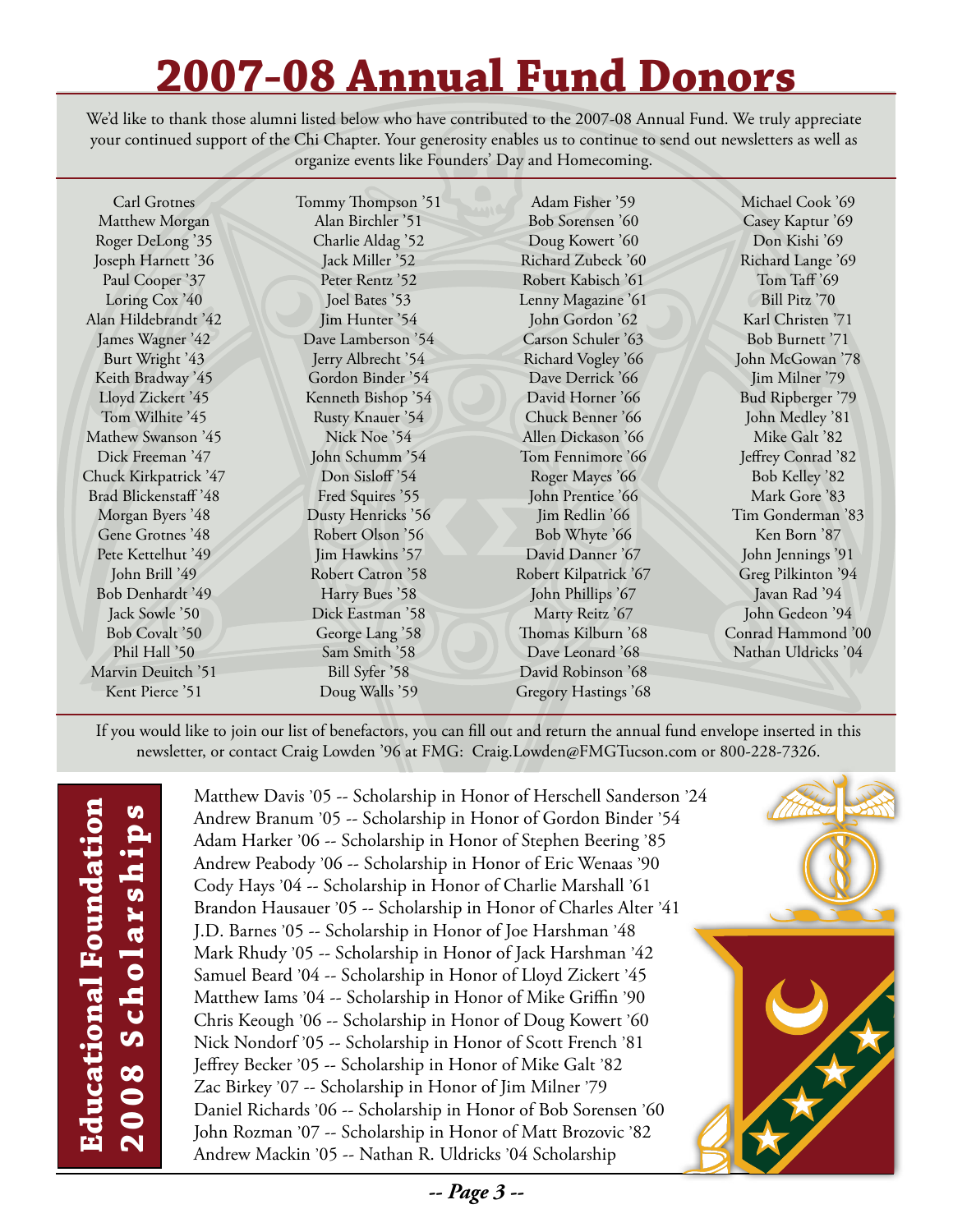# **2008 Hall of Fame Inductee Bios**

### **Joel Bates '53**



Chi Chapter and Kappa Sigma have held an important place in the heart of Brother Joel Bates '53 for 55 years now.

Fifty five years ago, Joel pledged Chi Chapter. The "fraternity sonny" of Joe Harshman '48 was extremely active as an undergraduate, taking advantage of the opportunities Chi and Purdue provided him. He served Chi as Grand Master, Social Chairman, Rush

Chairman, as editor of the Chi Agitator, and as Song Leader of the Chi chorus that finished  $3<sup>rd</sup>$  in the all campus sing in 1956. He also represented Kappa Sigma on the Interfraternity Council and as a representative at the Grand Conclave, 1955, in Lookout Mountain, TN.

When not busy in one of his roles at Chi, Brother Bates was also recognized by Chi Epsilon, national civil engineering honorary, as well as Scabbard & Blade, a military honorary. He received the Purdue Order of Military Merit, was Best Cadet at ROTC Summer Camp, and, finally, Co-Chair of the Big 10 IFC-Panhellenic Conference in 1956.

After graduation, and a six month stint in the United States Army, Joel went to work for Esso Standard Oil Co. in 1956. He received a Teagle Scholarship from Esso and went back to school – this time at Cornell- to earn his M.B.A.

His career track followed many paths. Brother Bates spent time with Westinghouse Electric Corp. in the Transportation Division; with Gerald D. Hines Interests, Houston, as a project developer; and Vice President and General Manager for Hawker Siddeley Power Engineering in Houston. He also served as the Vice President of Corporate Development for Brown & Root, Inc. before going to work with ExxonMobil Power, where he led development of a 750 MW power generation project in the U.K. In 2001, he retired from ExxonMobil Power as a vice president.

An alumnus of Chi and Purdue, he's been a life member of the Purdue Alumni Association, a member of the President's Council, the Griffin Society, and attended his 50<sup>th</sup> class reunion celebration. He's also been a loyal supporter of Chi and the Building Fund. He'd like to give back more frequently to the chapter's annual homecoming festivities.

Brother Bates has also been involved with his church – including launching a church sponsored program in 2002 offering job search skills development for those who had been either laid off or downsized. Almost 200 have gone through this no-cost program to date and are working.

"Chi and Kappa Sigma mean a great deal to me. I have a lifetime of great memories, many long-term friends, was provided countless leadership opportunities and challenges, and have a place we can always come back to. We must keep Chi strong to carry on the brotherhood!"

### **Roger Allen Mayes '66**



Brother Roger Allen Mayes '66 has a resume that gives new meaning to the word "impressive." Currently he is serving as the Director of Education Programs for the Idaho National Laboratory, having over 31 years of experience working with the United States Department of Energy and its facilities. In his current capacity, he

coordinates the continuing undergraduate and graduate education of INL employees, manages 250 interns per year in order to give them experience in the rapidly advancing field of nuclear science, and helps maintain close ties between INL and a number of universities nationwide. In the past, as director of the ES&H division at the Department of Energy's Chicago Operations Office, he juggled such diverse responsibilities as nuclear and reactor safety, industrial hygiene, fire protection, environmental compliance, and radiation protection.

Despite his heavy workload, Mayes manages to devote a great amount of time to volunteer work: he chaired a capital expansion campaign at the historic First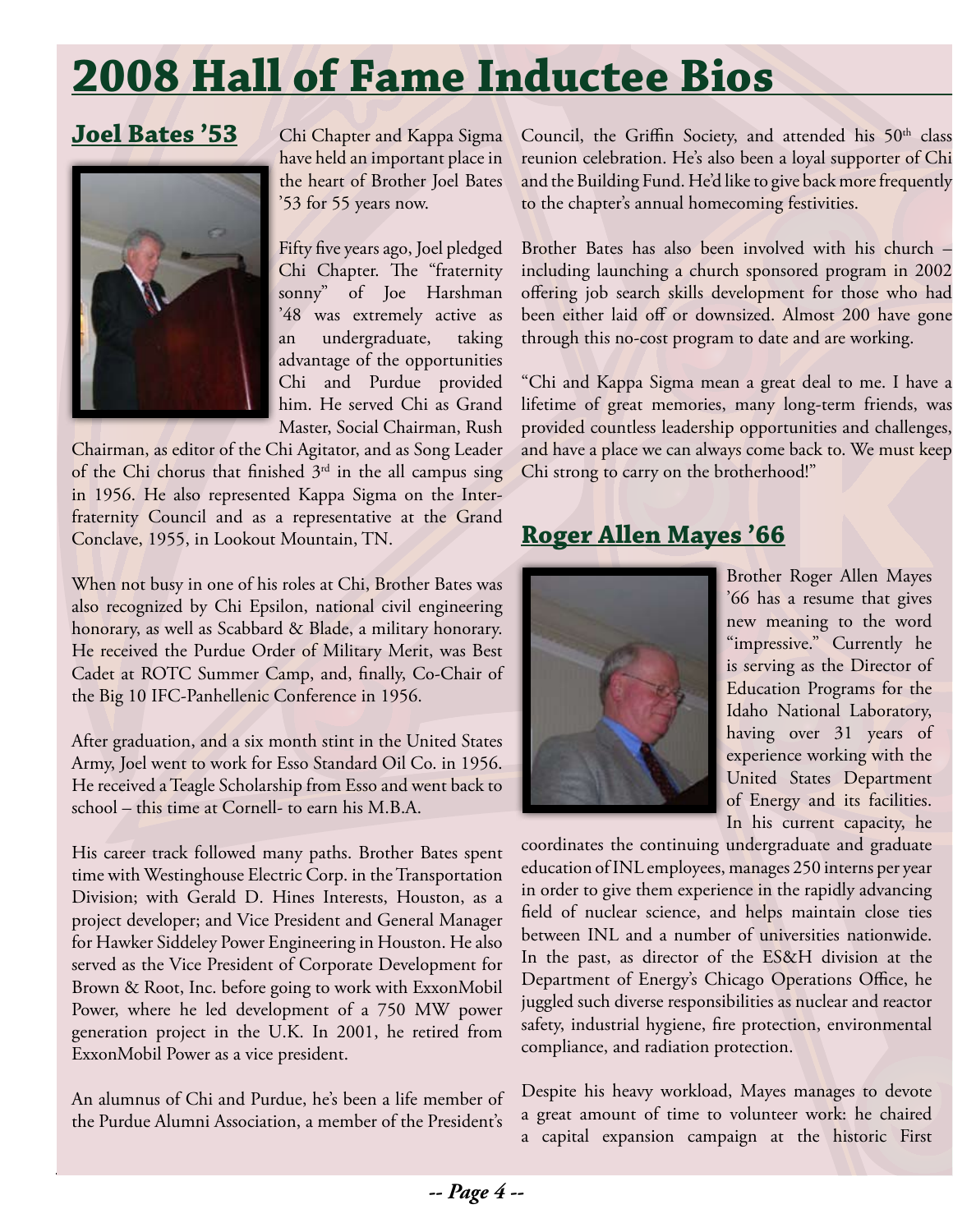Presbyterian Church in Idaho Falls, annually helps collect and deliver food and Christmas gifts to over 400 needy families, and is managing the Eastern Idaho Technical College Scholarship Fund Drive. He is married to the Rev. Pamela W. Mayes, and they have two children: John Ferree, age 29 (wife Kelly), and Christopher Ferree, age 27.

Brother Mayes spent quite a bit of time at Purdue, where he received his B.S. in biology, his M.S. in radiological sciences, and his Ph.D. in environmental sciences. His memories of Purdue are centered around his involvement with the Chi chapter, where he served as a House Manager and member of the go-cart crew.

When asked, he has this to say about his brothers: "My experiences at Chi were among the most meaningful of my life in terms of the brotherhood and long-lasting relationships with many of my pledge brothers. Even today when groups of us are able to get together at Homecoming or other events, the distance and the years are quickly forgotten and it feels as though we are still as close as when we were living in the house together."

# **Chi Chapter Man of the Year**

## **Mike Griffin '90**



Brother Mike Griffin '90 has been committed to Kappa Sigma since his initiation.

As an undergraduate, Brother Griffin served as Rush Chair for two semesters and held the position of Grand Master of Ceremonies. Following his graduation in 1996, he married Stephanie and embarked on a career in sales. He spent time with newspaper advertising for the Lafayette *Journal and Courier*, as well as *The Indianapolis Star*. He then moved into natural gas sales and marketing for Cinergy and ProLiance Energy.

Mike summed up his years in sales rather succinctly, "I was salesperson of the month a bunch of times. It wasn't very interesting, really. Most significantly, I made lots of money for other people. I'm much happier in my current position!"



Brother Griffin is president of BGBB, Inc., and owner/operator of Southport Dairy Queen. He is also the plumber, grill cook, and camp counselor.

Mike and Stephanie have two children: daughter Megan, 7, and son Michael, 4. "Both are charming and wonderful beyond expression," beams the proud father.

Even when he was working hard chasing down sales leads or up to his elbows in Oreo Cookie Blizzard orders, Mike has always made time for Kappa Sigma.

As an alumnus, Brother Griffin has served as both Assistant Alumnus Advisor and Alumnus Advisor to Chi Chapter, DGM Indiana District from 1996-2001, Alumnus Advisor to Alpha-Pi Chapter, Vice President of the Beta-Theta House Corporation, President of the Chi House Corporation, and as Incorporator and Treasurer of the Chi Educational Foundation. In 2007, Mike received an Outstanding Alumnus Advisor Award at Kappa Sigma Grand Conclave.

Brother Griffin is also a 2004 inductee into the Chi Chapter Hall of Fame.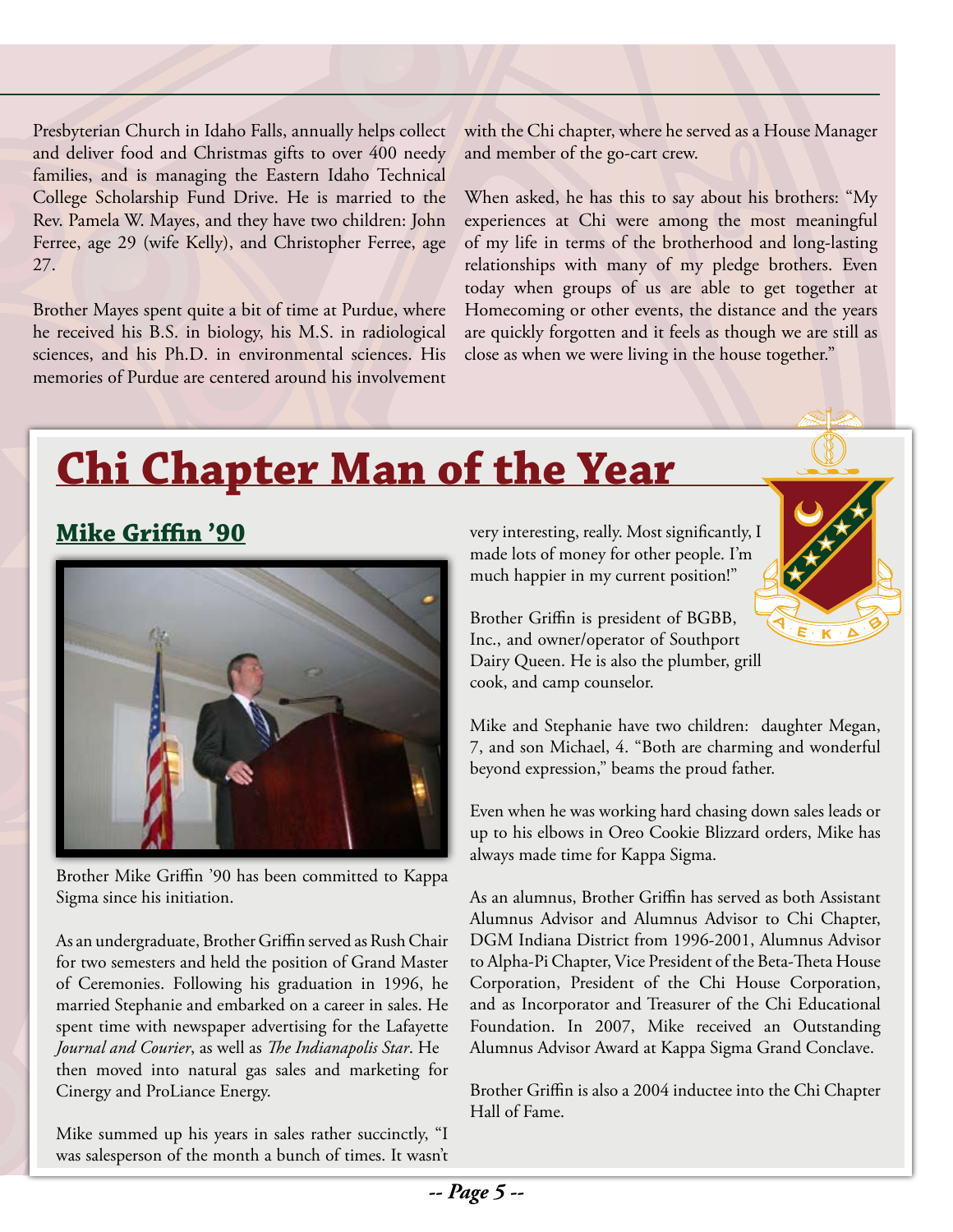# **Alumni Updates**

#### **Harold Pryor '43**

Harold is the retired President of Deerfield Developers, Inc. He now lives in Virginia with his wife Terry.

5305 Patriots Colony Dr. Williamsburg, VA 23188 757.645.4322 hepryor@pobox.com

# **John H. Edris Jr. '47**

Formerly an attorney, Jack is enjoying retirement in Tucson, Arizona. He and his wife, Carolyn, have two grown children.

63425 E. Whispering Tree Ln. Tucson, AZ 85739 520.818.0697 JCEdris@aol.com

## **Gordon Binder '54**

Always keeping busy, Gordon is a managing partner at Coastview Capital, has three sons, and has still found the time to write a book, entitled Science Lessons: What the Business of Biotech Taught Me About Management.

11111 Santa Monica Blvd. Suite 1850, Los Angeles, CA 90025 310.550.7128 gbinder@coastviewcapital.com

### **Charlie "Bwana" Marshall '61**

Longtime president of Grismer Tire Co., Charlie also enjoys spending time with his wife, Isolde, with whom he has one grown daughter.

360 Wellesley Way Dayton, OH 45459 937.434.4011 clmii@yahoo.com

# **John B. Gordon '62**

Recently retired, John and his wife Helen enjoy traveling the world as "homeless wanderers", in his words. If you've ever in D.C., he'd love to meet at Billy Martin's Tavern and catch up!

2501 Wisconsin Ave. NW #107 Washington, DC 20007 770.518.9879 jbgordon43@comcast.net

### **Greg Hastings '68**

Greg spends his days seeing the country as a pilot for Southwest Airlines. He and his wife Beth make their home down South in Tennessee.

2302 Wimbledon Cir. Franklin, TN 37069 615.591.9713 greg591@bellsouth.net

#### **Steven O. Luse '76**

Steven lives in sunny California with his wife Eileen, where he is the Vice President for Kinetics Operations at Ortho Kinetics Corporation.

1611A S. Melrose Dr. #16 Vista, CA 92081 760.727.1293 orthok@sbcglobal.net

### **Kurt R. Hagerman '78**

Kurt works as a Security Evangelist for SAVVIS Communications. He and his wife, Jenni, have three children, ages 16, 19, and 21.

20561 NE 32nd Ct. Sammamish, WA 98074 425.242.0392 khag666@gmail.com

### **Kevin Rusnak '80**

A former paratrooper, Kevin has been married for 23 years, has two grown children, and says he is "definitely not the same guy my brothers remember from the early  $'80's."$ 

11056 E 46<sup>th</sup> St. Indianapolis, IN 46235 317.826.1286 kbrusnak@iupui.edu

# **Robert Greg Wichmann '80**

Greg is currently the Business Director of Pioneer Hi-Bred International, as well as a husband and father to two grown children.

2805 Stepper St. SE Owens Cross Road, AL 35763 256.539.3606 greg.wichmann@pioneer.com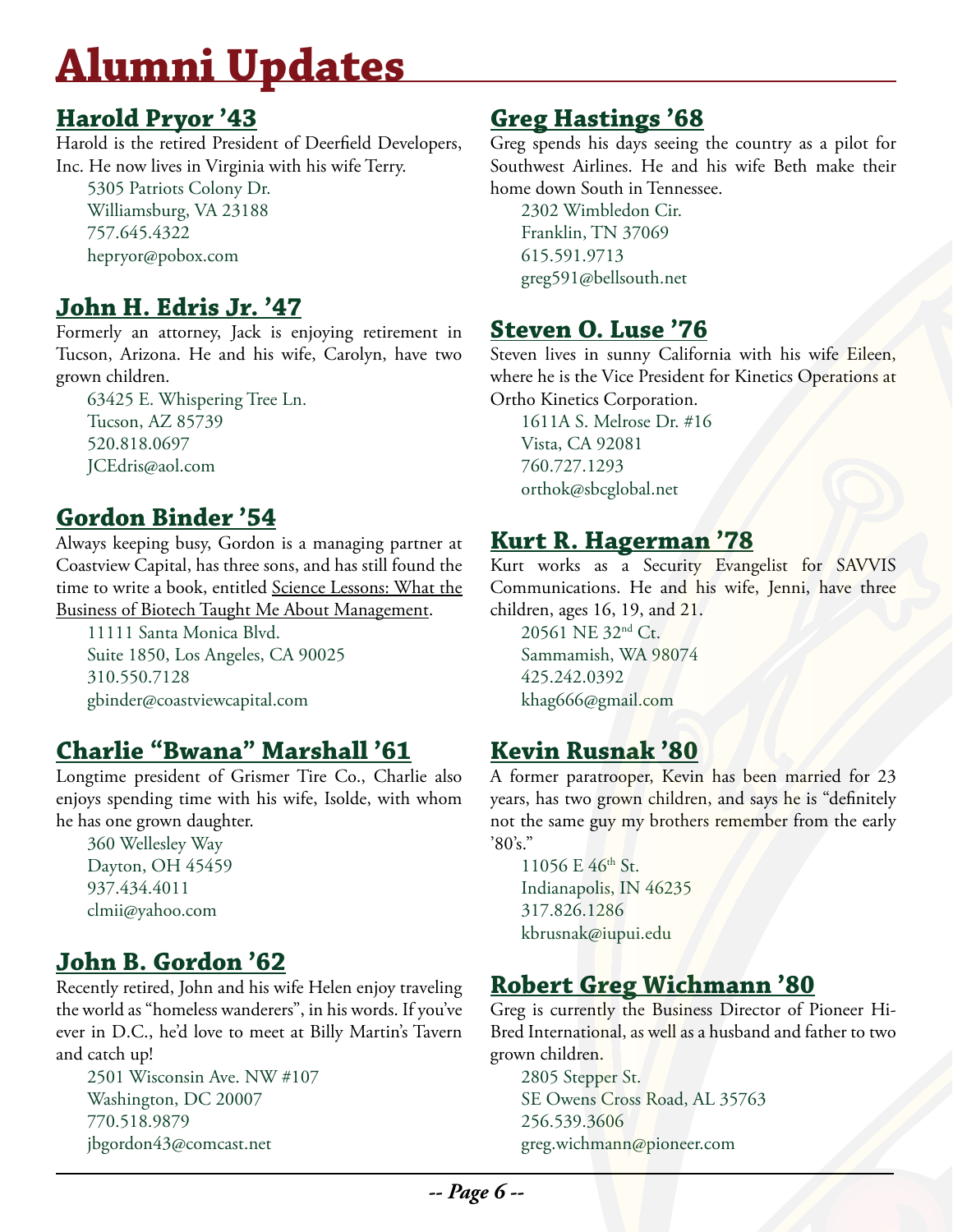#### **Amery Vasso '82**

After 23 years in the Army, Amery now works as a Senior Analyst at K2 Solutions and has three children. He is currently pursuing his Master's Degree in Homeland Security.

11 Milton Place Morristown, NJ 07960 973.998.5422 trupaladin7@msn.com

#### **Charles Morris Jr. '83**

Charlie lives in Michigan with his wife Kathy and their daughter Ashley, age 11.

6811 Forrister Rd. Adrian, MI 49221 517.263.8955 cwmorrisjr64@hotmail.com

#### **Brian Hennessy '84**

Brian and his wife Kelli live in Wisconsin with their 6 children, whose ages range from 4 to 18 (poor guy). He is currently employed as a Training Mercenary for Sentry Insurance.

4311 48<sup>th</sup> St. South Wisconsin Rapids, WI 54494 715.323.3956 blhennessy@charter.net

#### **William "Sam" Orr '84**

Sam works as a Director of Quality at Seradyn, and enjoys spending time with his wife Susan and their three children. His advice to current undergrads: "Enjoy the time and cherish the brotherhood of Kappa Sigma!"

5771 Meadowlark Pl. Carmel, IN 46033 317-843-2939 orrindy@aol.com

#### **Rice Berkshire '87**

An avid golfer, Rice hit the best drive of his life at the Mother Theresa Golf Tournament in California, but was overshadowed by the pro he was paired with! He is married to Ann Marie and has two children.

29647 Yorkton Rd. Murrieta, CA 92563 951.677.3256 rberkshire@koyousa.com

#### **Dr. Brent Blackwell '90**

Brent is an Assistant Professor of English and Holocaust Studies at Ball State University, and he is working on writing his first novel. He and his wife, Audrey, often participate in ballroom dancing competitions.

13825 Meadow Lake Dr. Fishers, IN 46038 317.776.2178 ptah37@yahoo.com

#### **John Yates '92**

You think your job is exotic? John is serving as a consultant to the Ministry of Finance. The Bosnian Ministry of Finance, to be exact. As he says, "It's a long way from Indiana."

1676 International Dr. McLean, VA 22102 719.244.5598 jayates5@yahoo.com

#### **Matthew E. Morgan '02**

Matt graduated in May from Indiana University with both a J.D. and M.B.A. In September, Matt will begin work as an associate attorney at Barnes & Thornburg LLP in Indianapolis, IN. Matt invites any brother interested in attending law school or business school to get in touch with him. Additionally, anyone looking to catch up should feel free to e-mail Matt.

700 N. Alabama St. #1603 Indianapolis, IN 46204 matthewemorgan@gmail.com

#### **Seth Starr '07**

Still single, Seth lives near Chicago. If you're in the area, feel free to drop in!

7404 Tennessee Dr. Apt. 204 Willowbrook, IL 60527 765.426.3273 starrseth@hotmail.com

*-- Page 7 --*